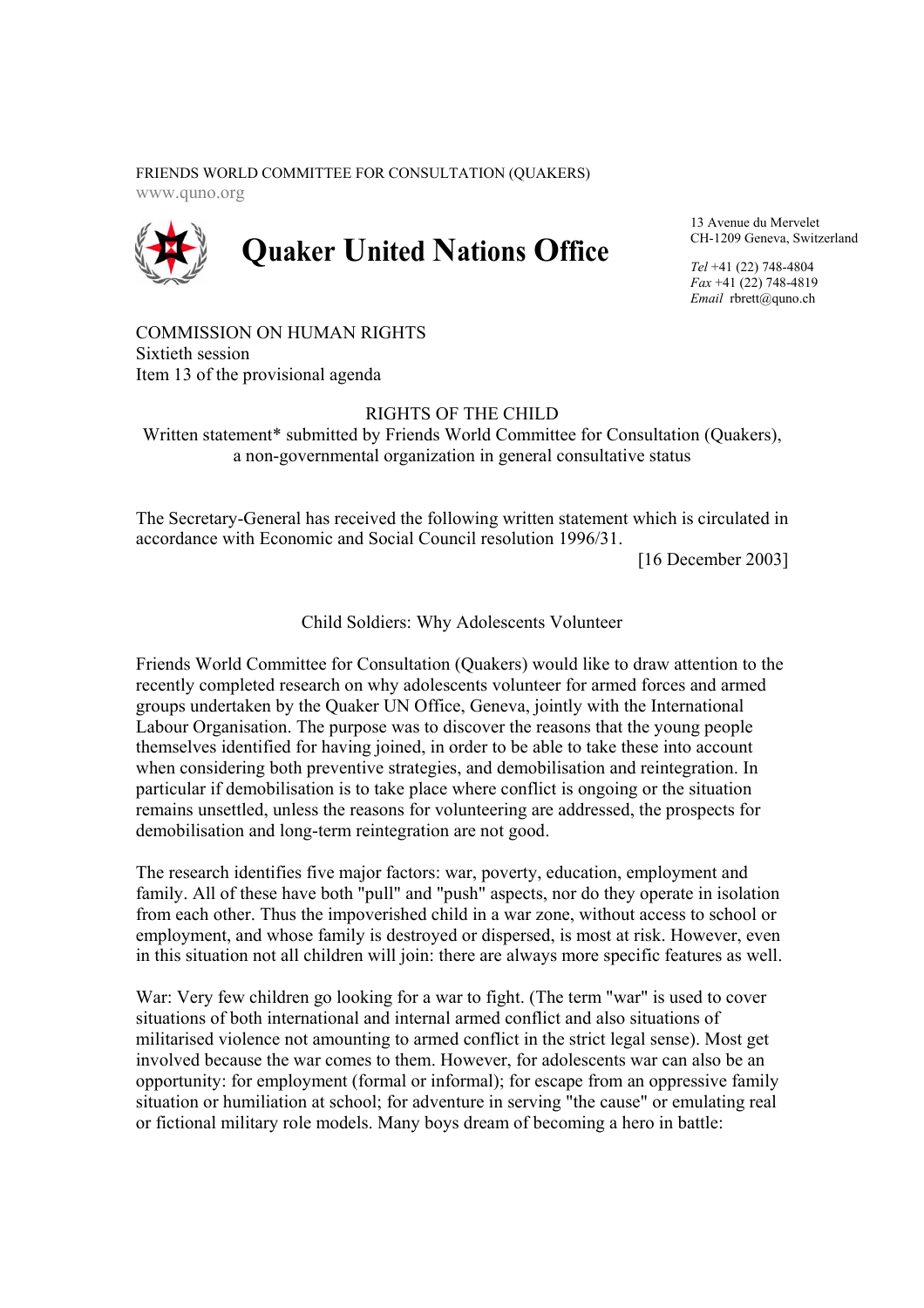relatively few are in a situation which tempts them to try it out in real life. In addition, war often creates or exacerbates the other factors, for example causing closure of schools, dispersal or death of family members, loss of employment or general impoverishment.

Poverty: Poverty is often cited as *the* cause of child soldiering. This is too simplistic. There are many more poor children who do *not* become child soldiers than do, even in war zones. What *is* true is that poverty is the single most readily identifiable common characteristic of child soldiers. Children who are not living in poverty rarely become child soldiers. The role of poverty is both direct and indirect. Thus fewer poor children are in school in all situations. By exacerbating family poverty, or leading to the death of adult family members, war causes more children to withdraw from school either to take over financial responsibility or, especially for girls, to look after younger siblings freeing others to work. Lack of education reduces poor children's already limited job prospects. In developed countries, the army may be one of the few employers who require no educational qualifications; elsewhere it may be one of few paid employments of any sort.

Education and Employment: School is a dominant influence in children's lives - for good or ill. Lack of education or vocational training restricts choices of employment. Equally, for youngsters in neither education nor employment, there is a strong tendency to become involved with armed forces or groups, particularly where these are prevalent. This may be simply because the youngsters have nothing else to do, or because recruiters see them as being available and thus target them, or because they get involved in violence or crime and joining an armed group becomes a form of protection. Even when education is available, adolescents tend to drop out if it is seen as unlikely to lead to employment or if the educational environment denigrates or humiliates them. If the army or armed groups are perceived as the only "employer" it is not surprising that those who drop out select this alternative, whether by preference or as a measure of last resort. Indeed, for many youngsters, the critical moment of decision arises from the closure of the school, or their exclusion from it, either because of *force majeure* or as a result of their own behaviour. Conversely, schools can themselves be recruiting grounds for the government or armed opposition groups, or serve this function indirectly as part of the ethnic, religious, or political dimension of the conflict.

Family: Perhaps the factor hitherto most under-estimated is the family. As with school, it is important to recognise how central the family is in a child's life. Whether as "push" or "pull", the family is possibly *the single* most critical influence determining whether or not a child in fact joins armed forces or groups. Where adult family members have been killed or dispersed, children may not only have to fend for themselves, but also take on the responsibilities of heads of households, providing economic and physical protection. Interestingly, this reason for volunteering was often cited by boys but by none of the girls in this study, who spoke more often of the need for self-protection, in particular against rape and sexual violence.

However, many adolescents are running away from an abusive or exploitative domestic situation. In particular, there seems to be a high correlation between domestic exploitation, physical and/or sexual abuse and the decision of girls to volunteer. Such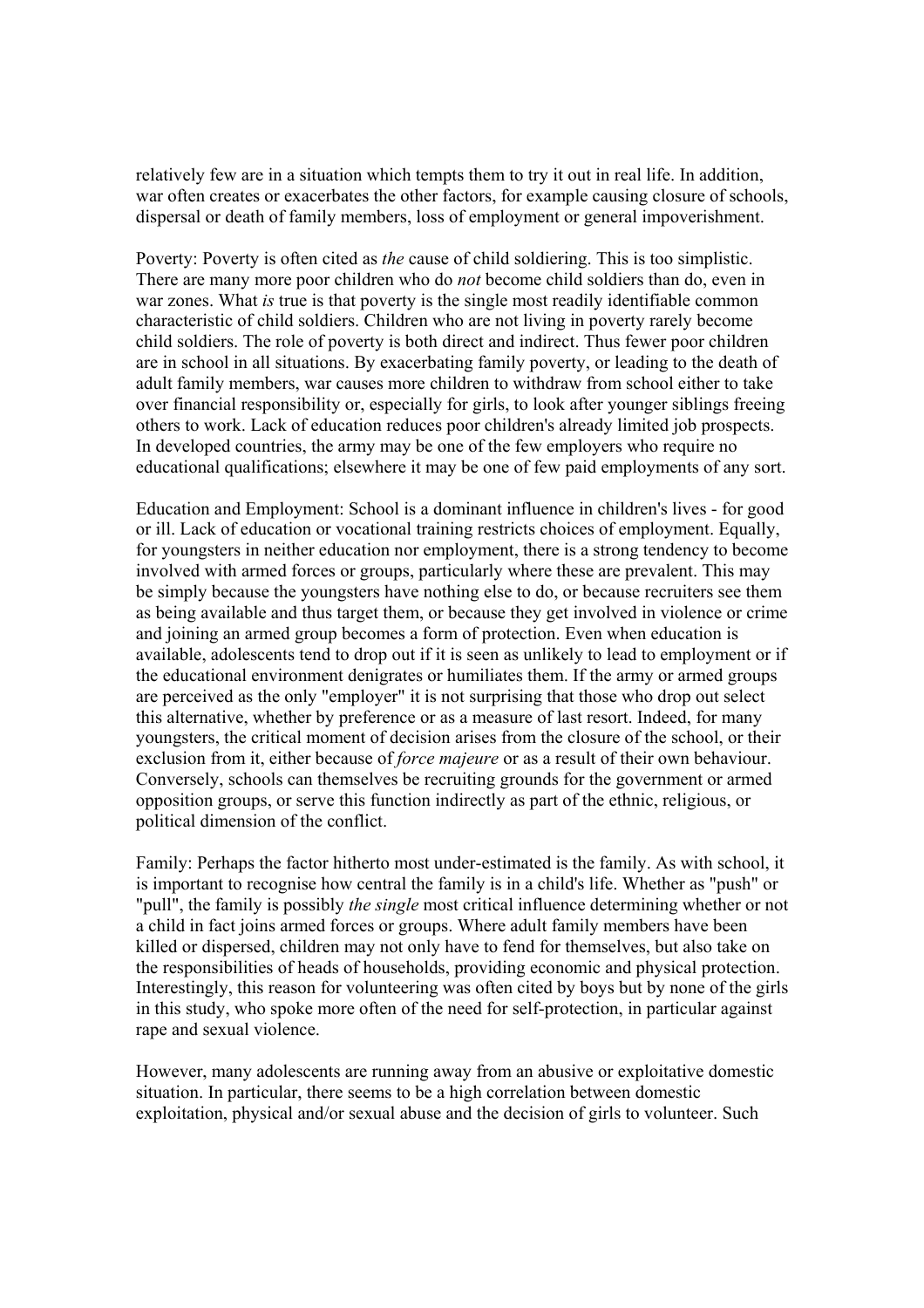abuse may happen in their own homes, in extended family or non-familial domestic situations. This linkage illustrates not only the prevalence of such practices but also the scarcity of other options for girls who are running away from home, but many boys also cite domestic violence as being a factor in their decision. Conversely, the family can be a "pull" factor. Some boys feel pressured into joining because it would reflect badly on their father if they did not; some girls join to assert their equality with brothers already involved. It is noticeable how often it is the military family which has military children. This may be because of explicit encouragement by the family, or because the child sees military life as the norm, or just because this is an option which might not occur to those without military connections.

The pervasive influence of gender stereotyping emerges more generally. In this research all the girls interviewed had been fighters - even when they had also served as wives, "sex slaves", cooks, nurses, or porters. However, few girls are demobilised and reintegrated equally with boys. Every demobilisation of child soldiers which excludes girls, whether by design or default, is not only in itself an act of discrimination, but perpetuates the imbalance. Because so few girls are demobilised, the assumption survives that there are few girl soldiers - that girls associated with fighting forces are just "camp followers". Girls who volunteered are thus doubly discriminated against. Many joined because they refused to accept the exploitation and abuse to which they were being subjected. The failure to demobilise them on an equal basis with their male counterparts, or to address the societal attitudes that led to their joining in the first place, simply compounds the original grievance. At the same time, to address the stereotyping which encourages or pressurises boys into taking up arms would have a major impact on child soldiering.

The results of this research demonstrate the close relationship between child soldiering and other forms of child labour. In general, it is the same children who are at risk. Thus, to seek to eliminate child soldiering without providing adequate alternatives will lead to a rise in other forms of child labour. Conversely, measures to reduce child labour in general are likely to reduce the incidence of child soldiering as well.

Finally, in this research "to volunteer" was defined as to join armed forces or groups when not abducted or physically forced to do so. In practice the interviewees were selfdefined as volunteers but the interviews revealed that the degree of real choice varied, including seeing a friend who did not volunteer being shot. Thus any claim of volunteering should in practice be treated with a degree of scepticism. Moreover, many adolescents join assuming that they will be free to leave again. Sometimes they are deliberately misled in this respect; sometimes they simply fail to understand the irrevocable nature of the decision they are taking and the reality of such involvement. Is it enough that the choice having been exercised once, no second thoughts are permitted?

Conclusion: To counter the problem of child recruitment, in addition to taking legal steps, it is necessary to address the key underlying factors identified by this research: war, poverty, education, employment and the family. These provide a framework for policy and programmatic planning, without consideration of which no initiative is likely to have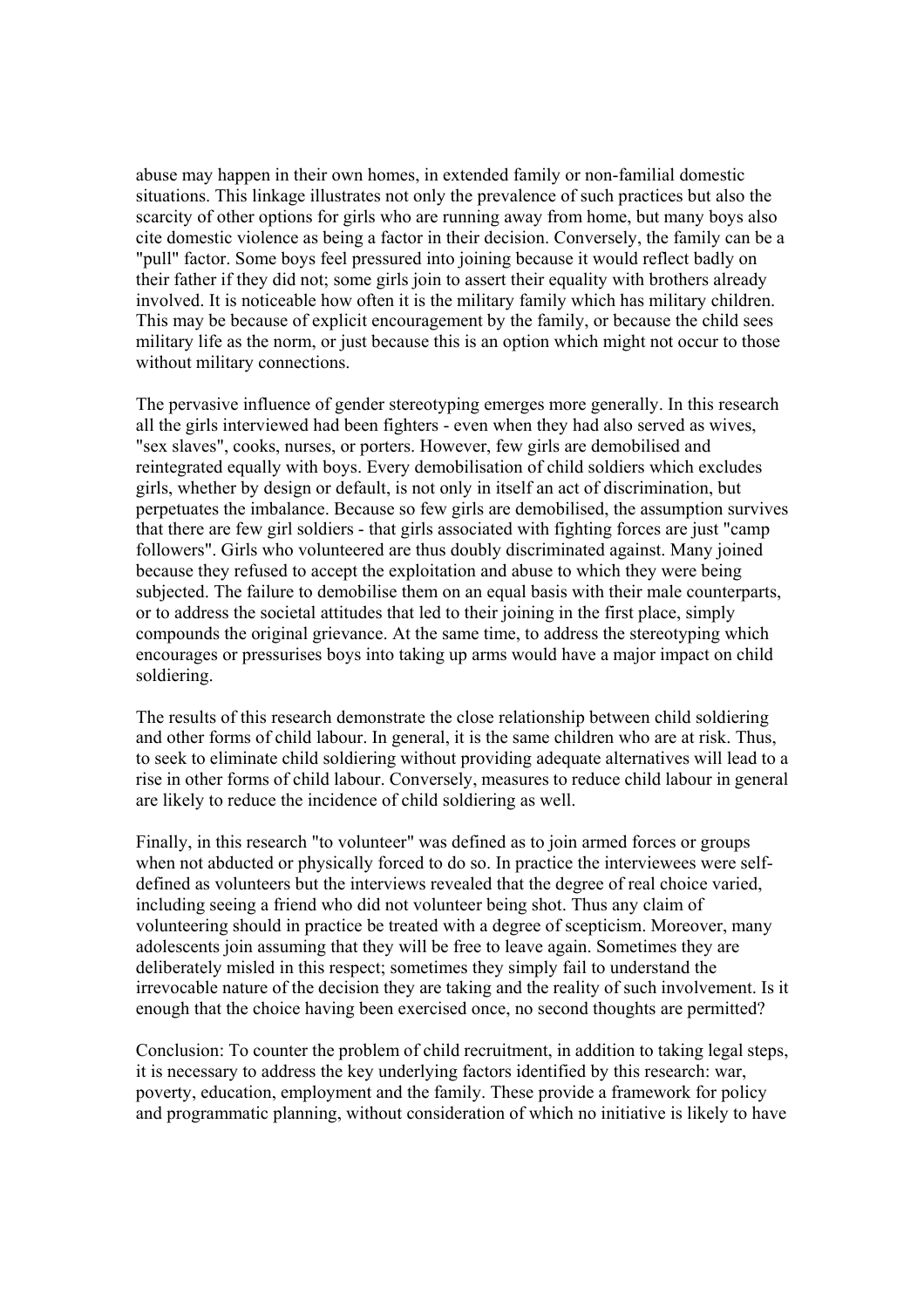sustained effect. At the same time, the particular manifestation of the different factors must be assessed independently in each situation. Is the problem lack of access to school, or is the school the breeding ground for recruitment? It may also vary between different regions in the conflict area, or the different groups involved. Thus, for example, urban boys in one area may prioritise access to formal education, while their rural counterparts may want work, or girls may see vocational training as more relevant than schooling, and so on.

Friends World Committee for Consultation (Quakers) therefore calls on the UN Commission on Human Rights to:

1. Urge States who have not yet done so to ratify the ILO Worst Forms of Child Labour Convention, No. 182, the Rome Statute for the International Criminal Court, and the Optional Protocol to the Convention on the Rights of the Child on the involvement of children in armed conflict, and in relation to the latter to declare a minimum age for voluntary recruitment of at least 18 years;

2. Demand that States who currently recruit volunteers under 18 years raise their recruitment age immediately unless they can demonstrate their ability and willingness to comply strictly and fully with the safeguards in the Optional Protocol in relation to voluntary recruitment and the requirement not to send under-18s directly into hostilities; 3. Call on all relevant actors to work for non-recruitment in practice of all under-18s and demobilisation of existing child soldiers, including ensuring that girl soldiers are not excluded from such processes by accident or design;

4. Encourage the creation of alternatives to military involvement for children and young people, in particular by providing:

(a) education that is

 $\frac{1}{2}$ 

· accessible to all children in reality and not only theoretically;

· relevant and appropriate to their situation and likely to lead to work/employment;

· in an atmosphere that does not humiliate or denigrate the pupils;

· not used to encourage or incite the pupils to become involved in armed forces or groups, or to use violence;

(b) employment or other viable economic activities;

(c) supporting families so that they do not keep children out of education because of poverty, as well as poverty not excluding children from actual participation in education; (d) reducing the availability and acceptability of weapons, and teaching/encouraging children to resolve disputes by non-violent means;

(e) teaching parenting skills, and supporting families, so as to reduce the incidence of domestic violence, and physical or sexual abuse of children;

(f) addressing the gender-stereotyping of boys which encourages or pressurises them into military roles, and of girls who feel compelled to take up arms in search of equality or protection, or both.

<sup>\*</sup> This written statement is issued, unedited, in the language(s) received from the submitting non-governmental organization(s).